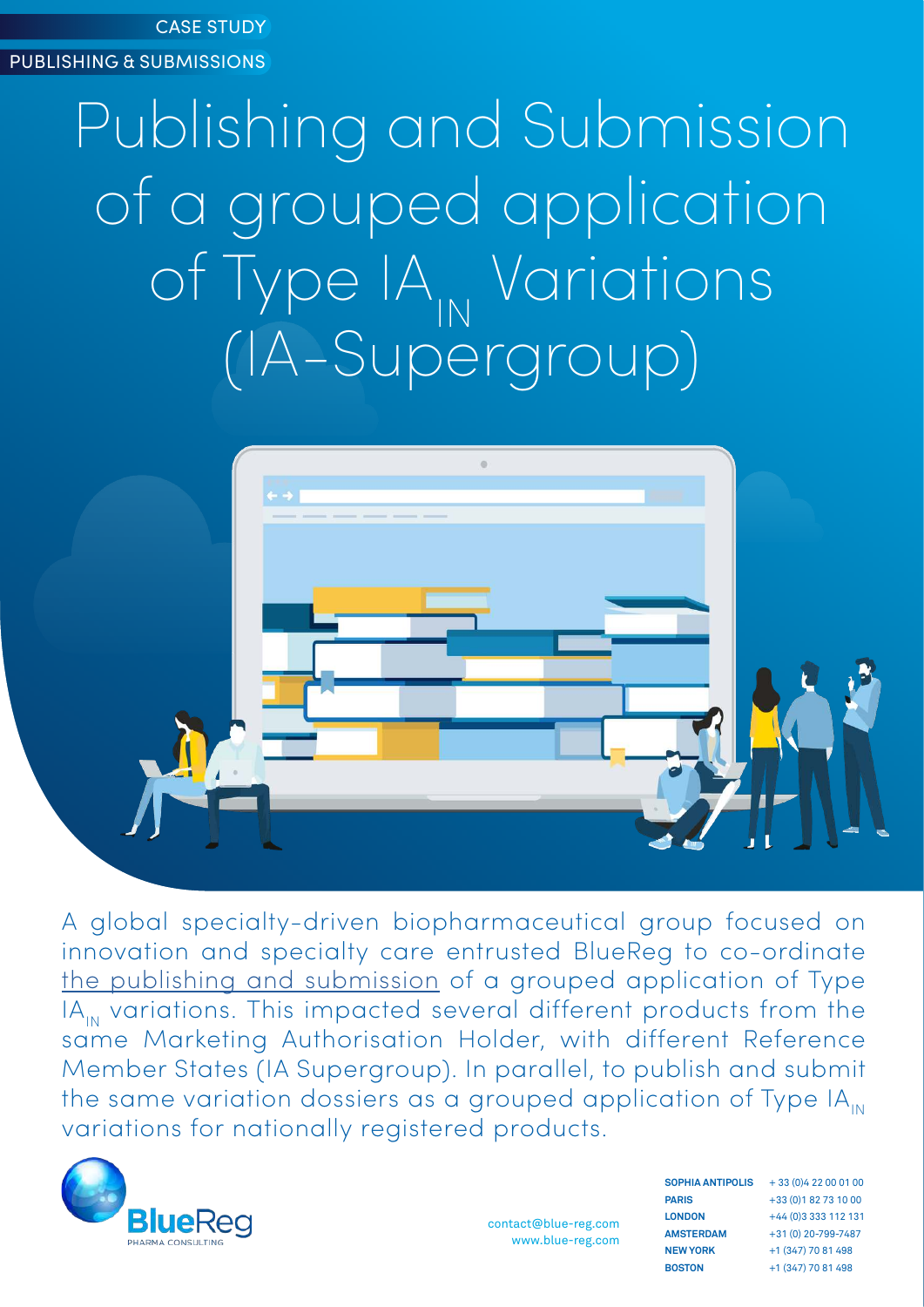# Challenges

- o Working with many departments, product owners, global and local regulatory teams
- o Simultaneous Publishing of dossiers in Publishing software
- o Managing dossier quality and consistency across all products
- o Demanding timelines for dossier preparation and submission

### BlueReg support

A project Lead was assigned to assess the team structure and resources required to manage the simultaneous publishing of the dossiers. Several Publishers were assigned to the project and it was critical that dossiers were consistent and that the tight timelines for delivery of each dossier were met.

Team meetings were held to assess the structure of dossiers, set deliverables and factor in any additional steps such as the overall compilation of one single zipped file and time required to upload a large dossier to the submission portal.

#### 1. Project Considerations:

o Use of Client's Electronic Document Management System to co-ordinate submission building, workflow and correct document versioning for publishing

o Publishing using Client's environment and software

o Quality check and validation of sequences

o Compilation of one single zipped package for super-grouping submission

o Compilation of one single zipped package for grouping of nationally registered products

o Submission of dossiers via the Common European Submission Portal (CESP)

o Update Regulatory Information Management System

o Upload final submission packages for eCTD lifecycle viewing

#### 2.Software:

o **Leading eCTD Publishing Software** – to build and publish variations.

o **Regulatory Information Management Suite** - to manage submissions, registrations and archiving

o **Validation Tools** – to ensure eCTD compliance

o **HMA Common European Submission Portal** (CESP) – to submit applications to regulatory agencies.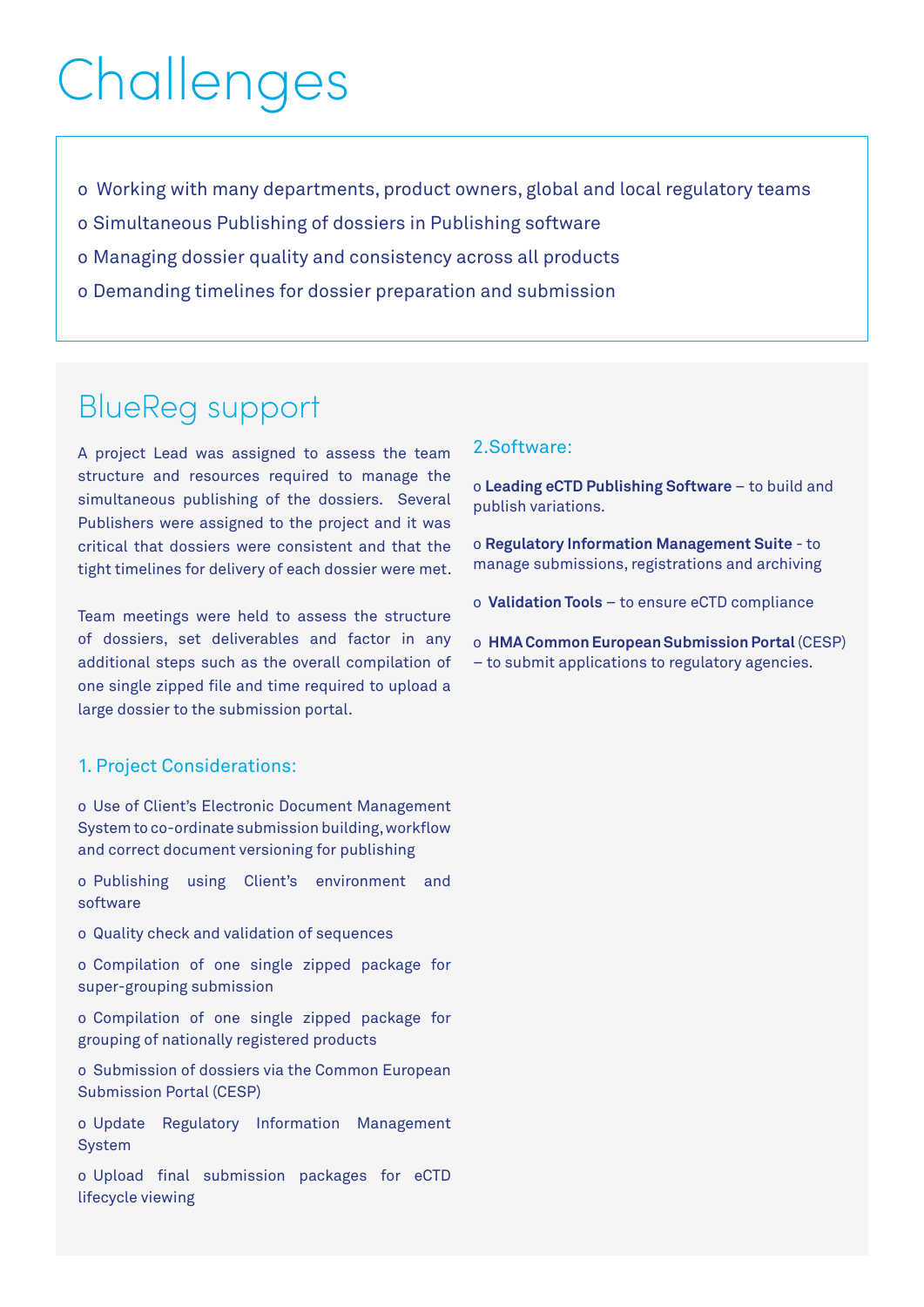### Achievements

- o Successful management and submission of Super-grouping variations and handling of concurrent national variations
- o Aggressive submission timelines met
- o All Client tools and systems maintained in-line with processes and expectations.
- o Client's acknowledgement of BlueReg's project management and publishing expertise

o BlueReg continues to assist the Client with further key publishing projects

# How BlueReg can support you ?

### Outsourcing Platform on Publishing & Submission Services "OPPUS"

BlueReg is your strategic partner to meet your goals in publishing activities and regulatory submissions worldwide. BlueReg provides a broad range of services for electronic Submissions (eSubmissions). These include publishing expertise (electronic Common Technical Documents (eCTD), non-eCTD electronic Submissions (NeeS) and paper formats), document compliance, gateway submission and project management supported by the expertise of our consultants and our international qualified partners. We provide flexible operational platforms to meet your company's needs for all pharmaceutical forms of drugs and biologicals

- **Project Management**
- **Zone and Agency Expertise**
- **eSubmission expertise**
- **Formatting**
- **Publishing Tools & Expertise**
- **Document compliance tools & expertise**
- **Publishing Project Case Study**
- **Document Compliance Tools & Expertise Study Cases**

#### **In all this activities BlueReg will:**

- Provide a dedicated team of BlueReg consultants, highly experienced in publishing and submission activities
- Ensure project management oversight to maintain consistency and high quality
- Put in place a robust regulatory intelligence process to ensure compliance with worldwide publishing and regulatory submission requirements